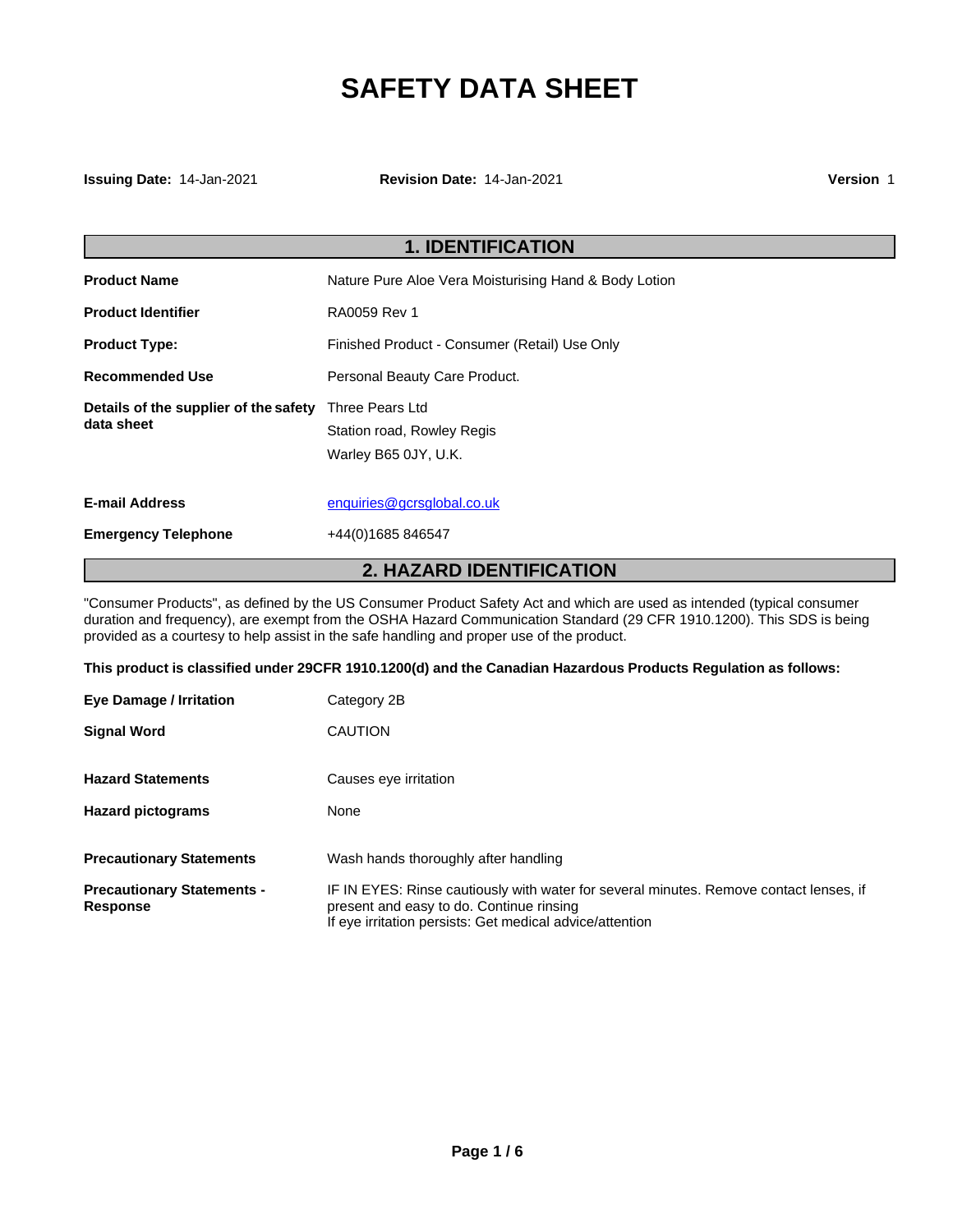**Precautionary Statements - Storage** None

**Precautionary Statements –Disposal** None

**Hazards not otherwise classified (HNOC)** None

## **3. COMPOSITION/INFORMATION ON INGREDIENTS**

**Ingredients are listed according to 29CFR 1910.1200 Appendix D and the Canadian Hazardous Products Regulation** 

#### **None**

#### **4. FIRST AID MEASURES**

#### **First aid measures for different exposure routes**

| Eye contact                                           | IF IN EYES: Rinse cautiously with water for several minutes. Remove contact lenses, if<br>present and easy to do. Continue rinsing. If eye irritation persists: Get medical<br>advice/attention. |
|-------------------------------------------------------|--------------------------------------------------------------------------------------------------------------------------------------------------------------------------------------------------|
| <b>Skin contact</b>                                   | None under normal use.                                                                                                                                                                           |
| Ingestion                                             | Not an expected route of exposure. If swallowed. Clean mouth with water and afterwards<br>drink plenty of water.                                                                                 |
| <b>Inhalation</b>                                     | None under normal use.                                                                                                                                                                           |
| Most important symptoms/effects,<br>acute and delayed | May cause eye irritation.                                                                                                                                                                        |

#### **Indication of immediate medical attention and special treatment needed, if necessary**

**Notes to Physician** Treat symptomatically.

## **5. FIRE-FIGHTING MEASURES**

| Suitable extinguishing media                      | Use extinguishing measures that are appropriate to local circumstances and the<br>surrounding environment.                                |
|---------------------------------------------------|-------------------------------------------------------------------------------------------------------------------------------------------|
| Unsuitable Extinguishing Media                    | None.                                                                                                                                     |
| <b>Special hazard</b>                             | None known.                                                                                                                               |
| Special protective equipment for<br>fire-fighters | As in any fire, wear self-contained breathing apparatus pressure-demand, MSHA/NIOSH<br>(approved or equivalent) and full protective gear. |
| Specific hazards arising from the<br>chemical     | None.                                                                                                                                     |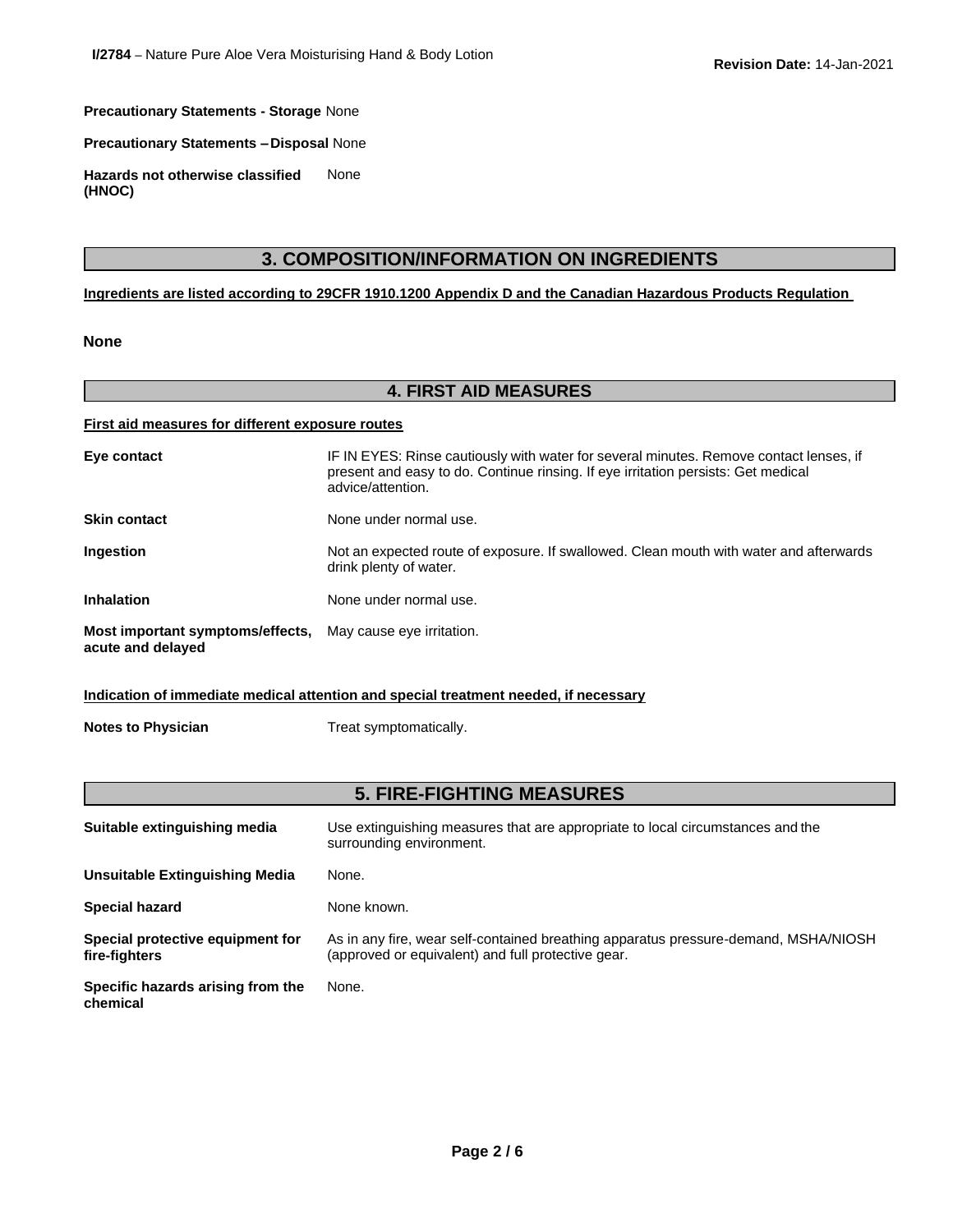|                                                                     | <b>6. ACCIDENTAL RELEASE MEASURES</b>                                                                                                                                            |                                                                                      |
|---------------------------------------------------------------------|----------------------------------------------------------------------------------------------------------------------------------------------------------------------------------|--------------------------------------------------------------------------------------|
| Personal precautions, protective equipment and emergency procedures |                                                                                                                                                                                  |                                                                                      |
| <b>Personal precautions</b>                                         | None under normal use conditions.                                                                                                                                                |                                                                                      |
| Advice for emergency responders                                     | Use personal protective equipment as required.                                                                                                                                   |                                                                                      |
|                                                                     | Methods and materials for containment and cleaning up                                                                                                                            |                                                                                      |
| <b>Methods for containment</b>                                      | No information available.                                                                                                                                                        |                                                                                      |
| Methods for cleaning up                                             | No information available.                                                                                                                                                        |                                                                                      |
|                                                                     | 7. HANDLING AND STORAGE                                                                                                                                                          |                                                                                      |
| <b>Precautions for safe handling</b>                                |                                                                                                                                                                                  |                                                                                      |
| Advice on safe handling                                             |                                                                                                                                                                                  | Handle in accordance with good industrial hygiene and safety practice.               |
| Conditions for safe storage, including any incompatibilities        |                                                                                                                                                                                  |                                                                                      |
| <b>Storage Conditions</b>                                           | Keep containers tightly closed in a dry, cool and well-ventilated place.                                                                                                         |                                                                                      |
| Incompatible products                                               | None known.                                                                                                                                                                      |                                                                                      |
|                                                                     | 8. EXPOSURE CONTROLS/PERSONAL PROTECTION                                                                                                                                         |                                                                                      |
| <b>Control parameters</b>                                           |                                                                                                                                                                                  |                                                                                      |
| <b>Exposure Guidelines</b>                                          | setting.                                                                                                                                                                         | Exposure guidelines are not relevant when product is used as intended in a household |
| <b>Exposure controls</b>                                            |                                                                                                                                                                                  |                                                                                      |
| <b>Engineering Measures</b>                                         | No information available                                                                                                                                                         |                                                                                      |
| <b>Personal Protective Equipment</b>                                |                                                                                                                                                                                  |                                                                                      |
| <b>Eye Protection</b>                                               | <b>Manufacturing Sites:</b><br>Wear safety glasses with side shields (or goggles)<br>Distribution, Workplace and Household Settings:<br>No special protective equipment required |                                                                                      |
| <b>Hand Protection</b>                                              | No special protective equipment required                                                                                                                                         |                                                                                      |
| <b>Skin and Body Protection</b>                                     | No special protective equipment required                                                                                                                                         |                                                                                      |
| <b>Respiratory Protection</b>                                       | No special protective equipment required                                                                                                                                         |                                                                                      |
|                                                                     | 9. PHYSICAL AND CHEMICAL PROPERTIES                                                                                                                                              |                                                                                      |
| Physical State @20°C<br>Appearance<br>Odor<br><b>Odor threshold</b> | Lotion<br>Emulsion<br>Characteristic<br>No information available                                                                                                                 |                                                                                      |
| <b>Property</b>                                                     | <b>Values</b>                                                                                                                                                                    | <u>Note</u>                                                                          |

**pH value** NA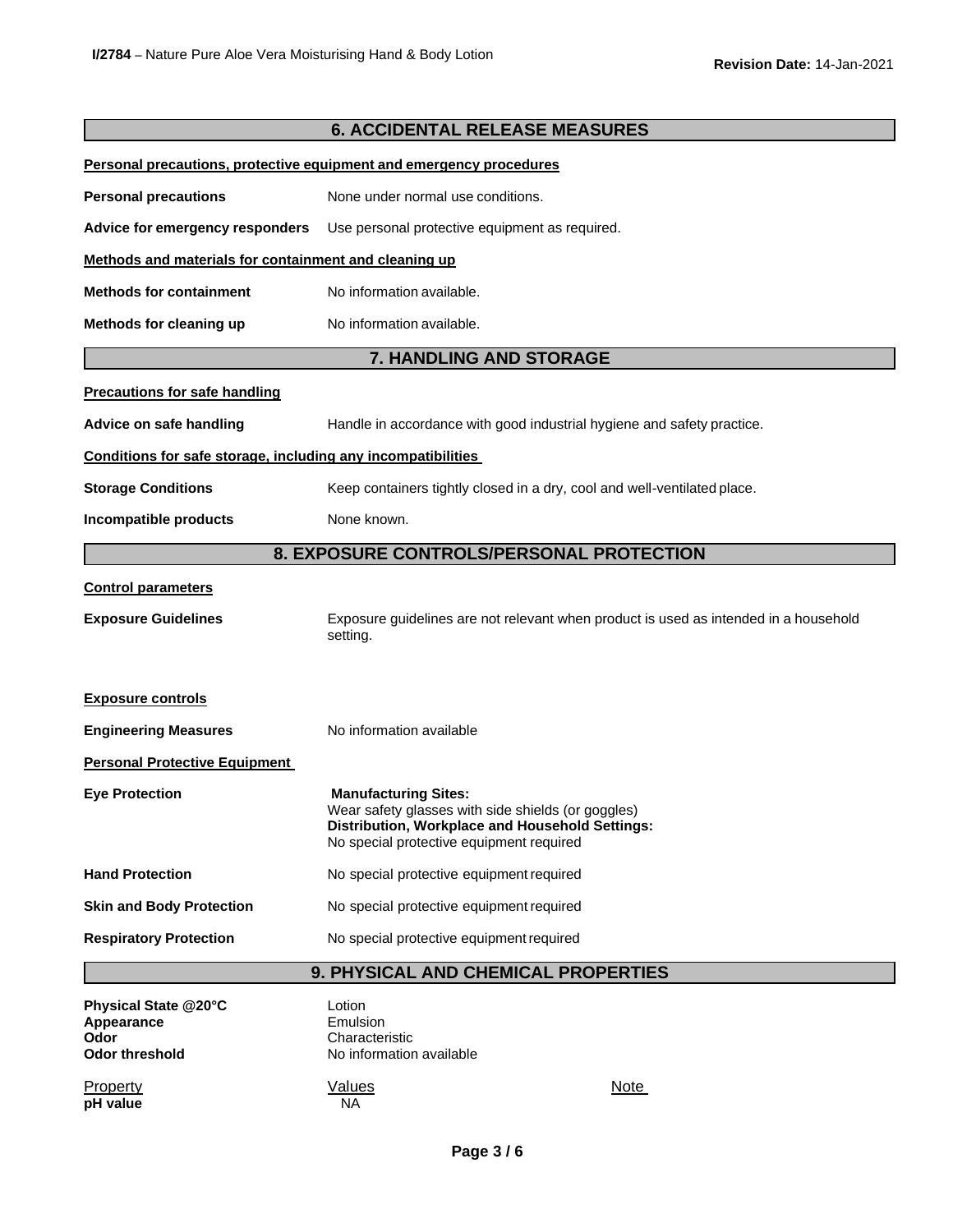| <b>Melting/freezing point</b><br>Boiling point / boiling range<br><b>Flash point</b><br><b>Evaporation rate</b><br>Flammability (solid, gas)<br><b>Flammability Limits in Air</b> | No information available<br>No information available<br>No information available<br>No information available<br>No information available |
|-----------------------------------------------------------------------------------------------------------------------------------------------------------------------------------|------------------------------------------------------------------------------------------------------------------------------------------|
| Upper flammability limit                                                                                                                                                          | No information available                                                                                                                 |
| <b>Lower Flammability Limit</b>                                                                                                                                                   | No information available                                                                                                                 |
| Vapor pressure                                                                                                                                                                    | No information available                                                                                                                 |
| Vapor density                                                                                                                                                                     | No information available                                                                                                                 |
| <b>Relative density</b>                                                                                                                                                           | No information available                                                                                                                 |
| <b>Water solubility</b>                                                                                                                                                           | No information available                                                                                                                 |
| <b>Partition coefficient: n-octanol/waterNo</b> information available                                                                                                             |                                                                                                                                          |
| <b>Autoignition temperature</b>                                                                                                                                                   | No information available                                                                                                                 |
| Decomposition temperature                                                                                                                                                         | No information available                                                                                                                 |
| <b>Viscosity of Product</b><br><b>VOC Content (%)</b>                                                                                                                             | No information available<br>Products comply with US state and federal regulations for VOC content in consumer<br>products.               |

## **10. STABILITY AND REACTIVITY**

| <b>Reactivity</b>               | None under normal use conditions.        |
|---------------------------------|------------------------------------------|
| <b>Stability</b>                | Stable under normal conditions.          |
| <b>Hazardous polymerization</b> | Hazardous polymerization does not occur. |
| <b>Hazardous Reactions</b>      | None under normal processing.            |
| <b>Conditions to Avoid</b>      | None under normal processing.            |
| <b>Incompatible Materials</b>   | None in particular.                      |

**Hazardous Decomposition Products** None under normal use conditions.

## **11. TOXICOLOGICAL INFORMATION**

#### **Product Information Information on likely routes of exposure**

| <b>Inhalation</b> | No known effect.                             |
|-------------------|----------------------------------------------|
| Skin contact      | No known effect.                             |
| Ingestion         | No known effect.                             |
| Eye contact       | Avoid contact with eyes. Irritating to eyes. |

#### **Delayed and immediate effects as well as chronic effects from short and long-term exposure**

| <b>Acute toxicity</b>                                        | No known effect. |
|--------------------------------------------------------------|------------------|
| <b>Skin corrosion/irritation</b>                             | No known effect. |
| <b>Serious eye damage/eye irritation Irritating to eyes.</b> |                  |
| <b>Skin sensitization</b>                                    | No known effect. |
| <b>Respiratory sensitization</b>                             | No known effect. |
| Germ cell mutagenicity                                       | No known effect. |
| <b>Neurological Effects</b>                                  | No known effect. |
| <b>Reproductive toxicity</b>                                 | No known effect. |
| <b>Developmental toxicity</b>                                | No known effect. |
| <b>Teratogenicity</b>                                        | No known effect. |
| <b>STOT - single exposure</b>                                | No known effect. |
| <b>STOT - repeated exposure</b>                              | No known effect. |
| <b>Target Organ Effects</b>                                  | No known effect. |
| <b>Aspiration hazard</b>                                     | No known effect. |
| <b>Carcinogenicity</b>                                       | No known effect. |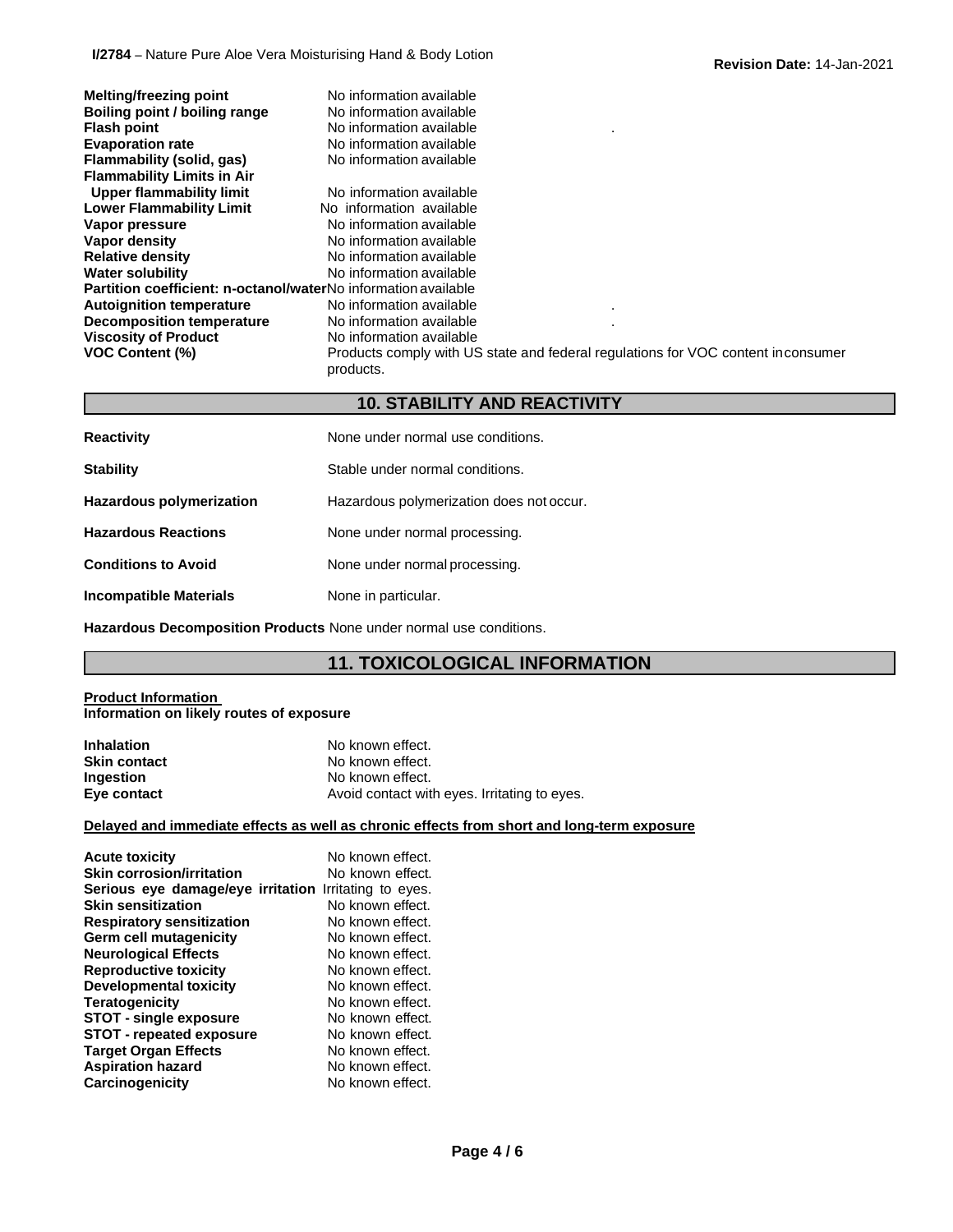#### **12. ECOLOGICAL INFORMATION**

#### **Ecotoxicity**

The product is not expected to be hazardous to the environment.

| Persistence and degradability    | No information available. |
|----------------------------------|---------------------------|
| <b>Bioaccumulative potential</b> | No information available. |
| <b>Mobility</b>                  | No information available. |
| Other adverse effects            | No information available. |

#### **13. DISPOSAL CONSIDERATIONS**

#### **Waste treatment**

| Waste from Residues / Unused<br><b>Products</b>                 | Disposal should be in accordance with applicable regional, national and local laws and<br>regulations. |
|-----------------------------------------------------------------|--------------------------------------------------------------------------------------------------------|
| Contaminated packaging                                          | Disposal should be in accordance with applicable regional, national and local laws and<br>regulations. |
| California Hazardous Waste Codes 331<br>(non-household setting) |                                                                                                        |

#### **14. TRANSPORT INFORMATION**

| <u>DOT</u>  | Not regulated |  |
|-------------|---------------|--|
| <b>IMDG</b> | Not regulated |  |
| <b>IATA</b> | Not regulated |  |

## **15. REGULATORY INFORMATION**

#### **U.S. Federal Regulations**

#### **SARA 313**

Not applicable for consumer use

#### **CERCLA**

Not applicable for consumer use.

#### **Food and Drug Administration (FDA)**

The product described in this Safety Data Sheet is regulated under the Federal Food, Drug, and Cosmetics Act and is safe to use as per directions on container, box or accompanying literature (where applicable)

#### **Clean Air Act, Section 112 Hazardous Air Pollutants (HAPs) (see 40 CFR 61)**

Not applicable for consumer use

**Clean Water Act** Not applicable for consumer use.